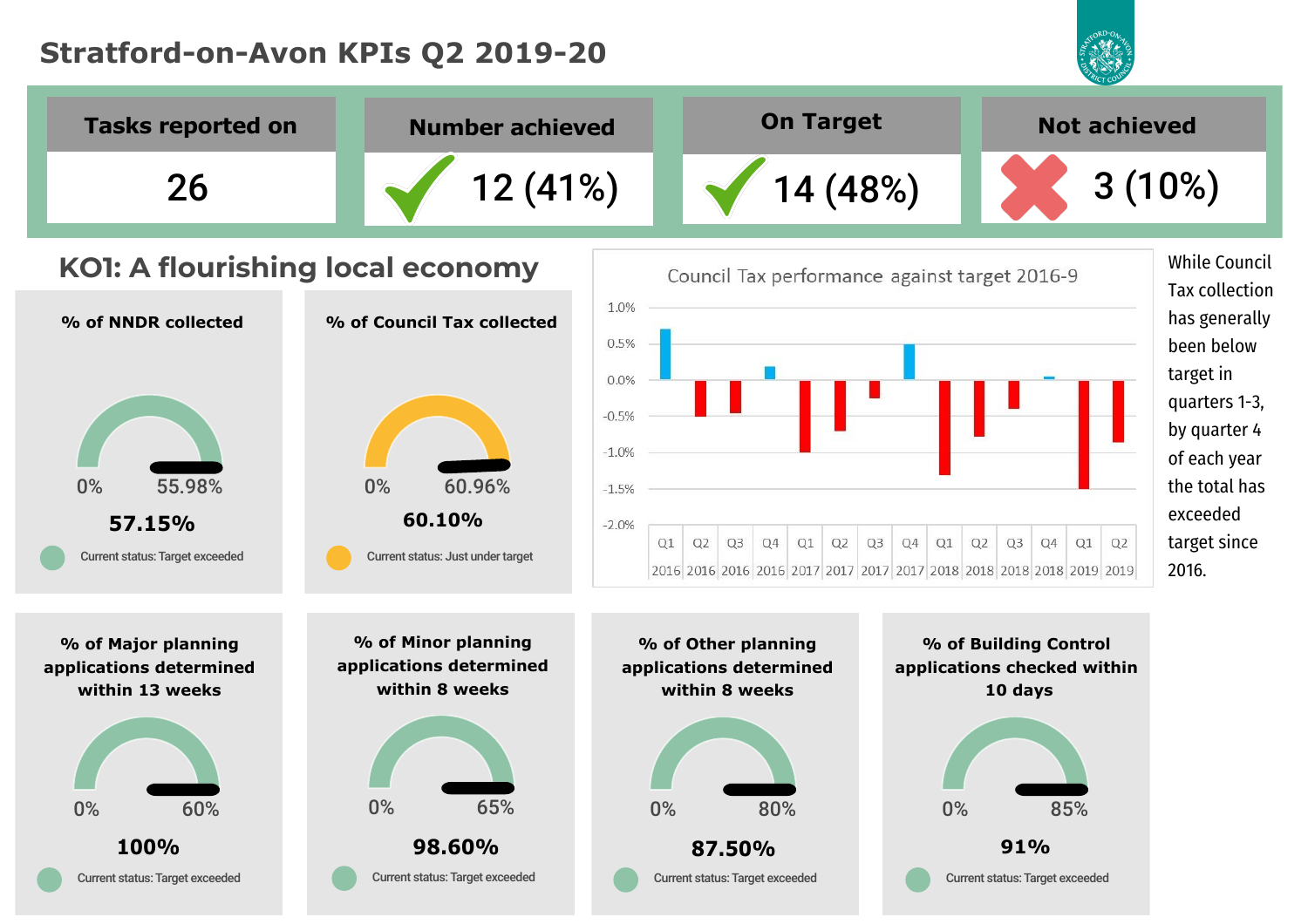





**% of Land Charge searches**

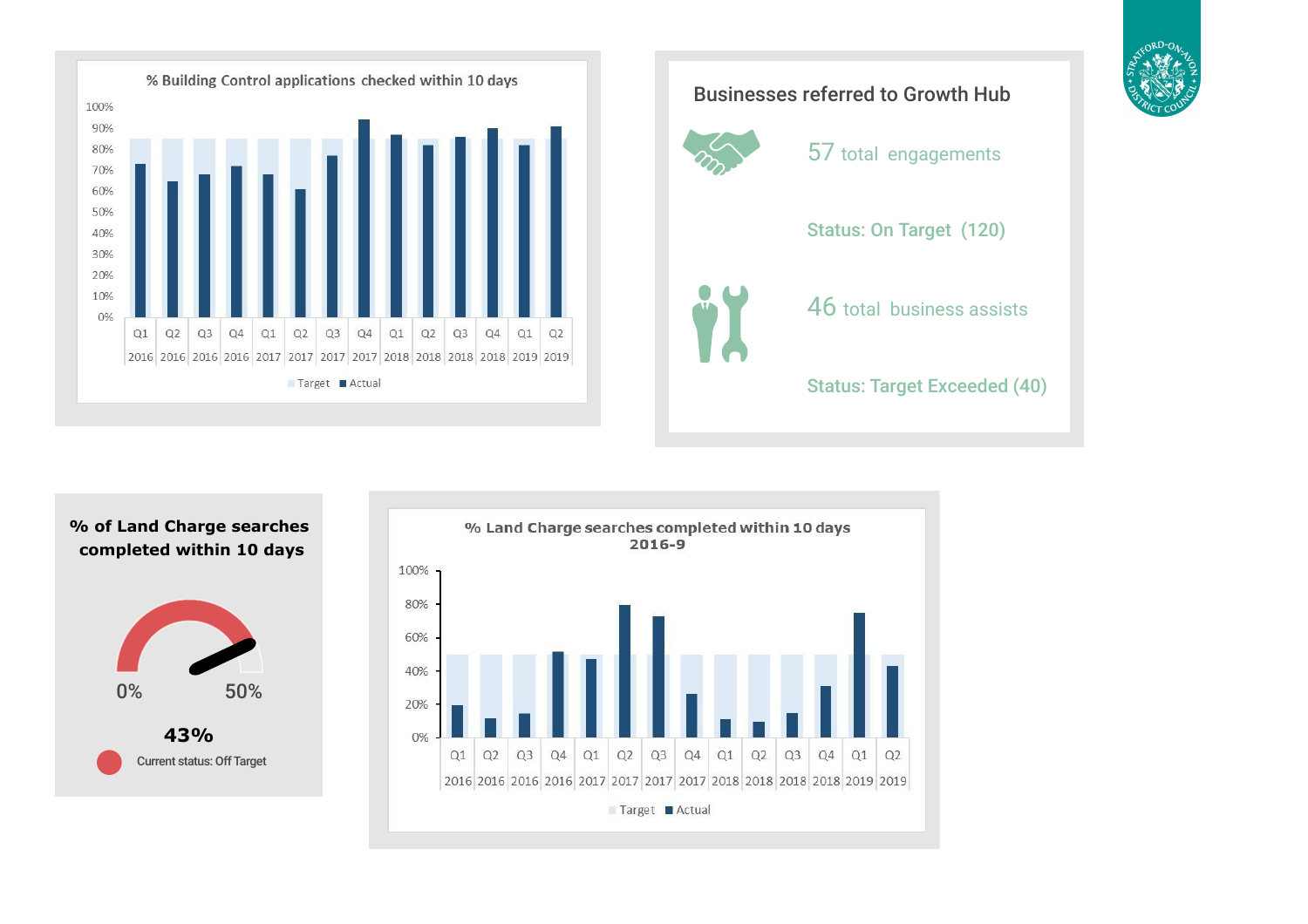## **KO2: People and their environment**

50000

 $\overline{O}$ 

2016

2017

 $\blacksquare$  Q1  $\blacksquare$  Q2  $\blacksquare$  Q3  $\blacksquare$  Q4

2018



The number of leisure centre visits remains on target to meet 1m visits this year. It is following the usual pattern of dropping off since quarter 4 in the previous year. Drop off from Q1 is about average for Q2, with overall visits down 3.14% on Q1. Visits this quarter are up 0.98% overall on Q2 2018.

2019

 $-6%$ 

 $-8%$ 

 $Q1$ 

 $O<sub>2</sub>$ 

2017-6

**Q3** 

 $Q1$ 

02

**Q3** 

2018-7

04

Q4

 $Q1$ 

Q<sub>2</sub>

2019-8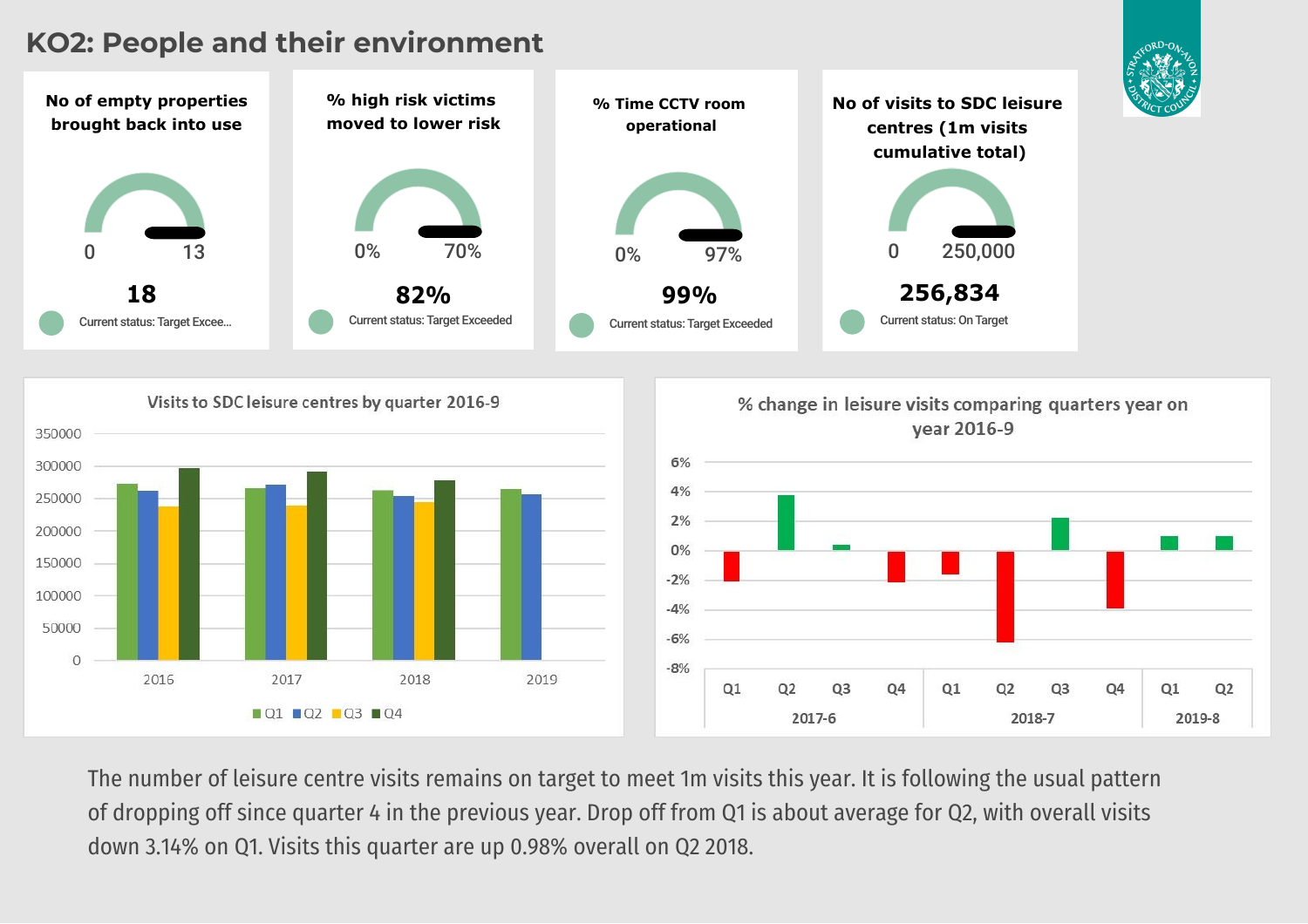

## **KO3: Responsible community leadership**





**CAT terminals: 2 to be installed during 2019/20**